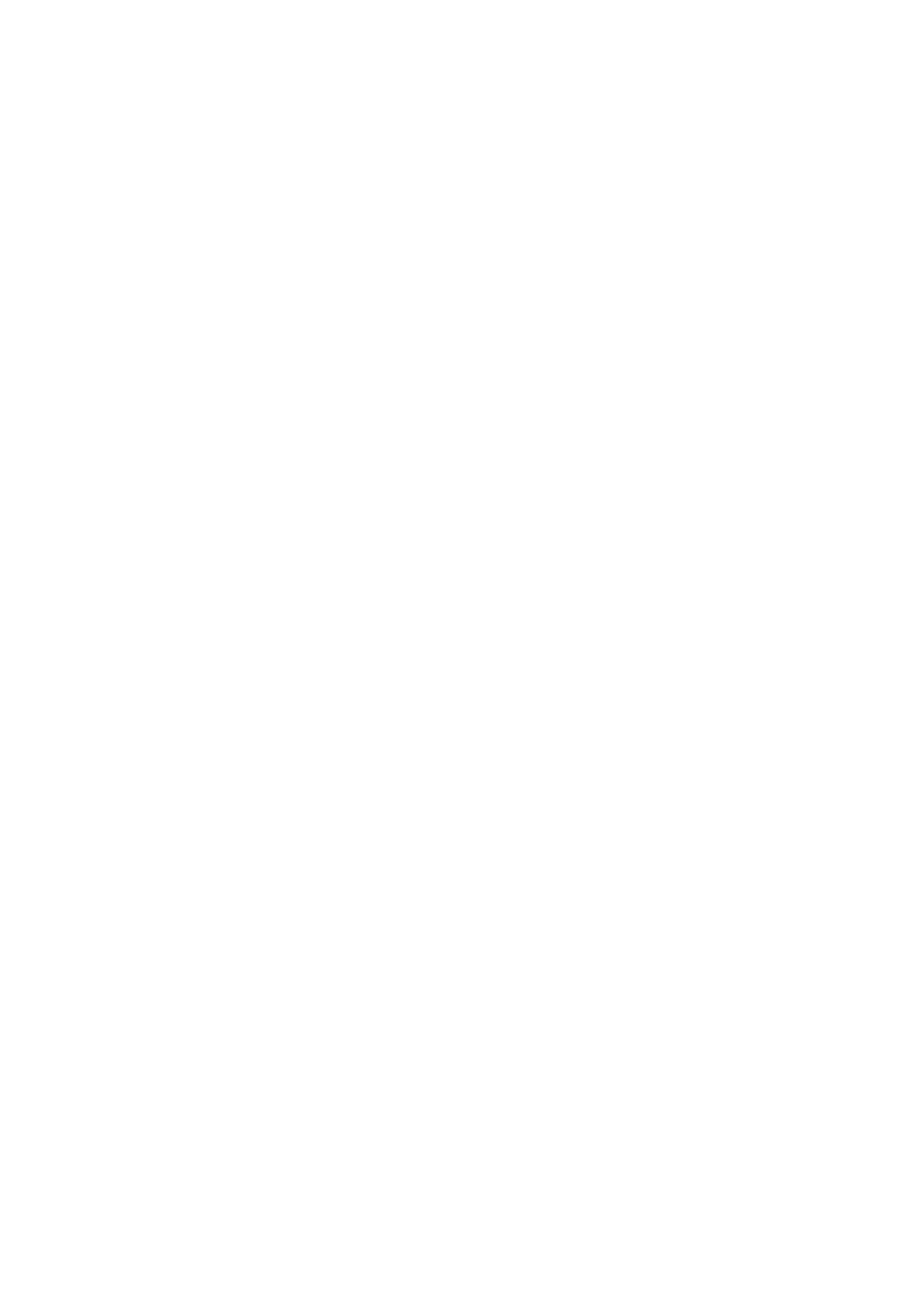Wu, L., *et al.*: Solar Thermal Control System Based on Variable Frequency ... 3068 THERMAL SCIENCE: Year 2021, Vol. 25, No. 4B, pp. 3063-3071

| Serial number                  |       | $\overline{2}$ | 3     | 4     | 5     | 6     |       | 8     |
|--------------------------------|-------|----------------|-------|-------|-------|-------|-------|-------|
| Environment temperature $[°C]$ | 24.3  | 24             | 23.45 | 24.5  | 25.8  | 24    | 26.3  | 26.2  |
| Radiant lighting $[Wm^{-2}]$   | 502   | 386            | 284   | 658   | 756   | 363   | 728   | 757   |
| Heating time [minute]          | 404   | 378            | 348   | 289   | 245   | 234   | 200   | 195   |
| Initial temperature [°C]       | 15.15 | 13.6           | 15.1  | 14.6  | 15.3  | 15.4  | 15.45 | 14    |
| Termination temperature [°C]   | 55.14 | 55.3           | 55.27 | 55.42 | 55.2  | 55.06 | 55.6  | 55.45 |
| Heating capacity [W]           | 1372  | 1501           | 1587  | 1920  | 2216  | 2303  | 2732  | 2892  |
| Average power consumption [kw] | 0.243 | 0.27           | 0.312 | 0.357 | 0.476 | 0.59  | 0.671 | 0.759 |
| COP                            | 5.54  | 5.56           | 5.03  | 5.38  | 4.66  | 3.91  | 4.07  | 3.81  |
| Frequency [Hz]                 | 38    | 42             | 46    | 50    | 60    | 75    | 80    | 86    |

**Table 1. Fixed frequency performance test**

It can be seen from tab. 1 that the direct expansion solar heat pump water heater has a relatively high heating performance in June, with a COP basically above 4.0 and a maximum of 5.56. In tab. 1, when the compressor runs at 42 Hz and 75 Hz, under the same ambient temperature and slight difference in radiation intensity, the system's performance when running at 42 Hz is significantly higher than when running 75 Hz. Therefore, when the external environment is the same, passing the compressor frequency and extending the heating time will help improve the COP of the system. When running at 38Hz or lower, the heating time of the system is close to 7 hours. The heating time is longer, but the system efficiency is not significantly improved. Therefore, the compressor operating frequency cannot be reduced indefinitely [8]. It is necessary to select the appropriate operating frequency. The control system to complete the heating in a proper time can meet the user's demand for hot water time, and it is also beneficial to improve the system performance.

Table 2 shows the performance data of the variable frequency system under different frequency and water temperature conditions. When the compressor's operating frequency remains unchanged, and the water temperature rises, the heating capacity does not change much, but the system COP gradually decreases. When the compressor's operating frequency increas-

**Table 2. Performance data of variable frequency system under different frequency and water temperature conditions**

| Environment<br>temperature $[^{\circ}C]$ | Radiant<br>lighting<br>$\lceil Wm^{-2} \rceil$ | Initial<br>temperature<br>[°C] | Termination<br>temperature<br>[°C] | Heating<br>capacity<br>$\lceil W \rceil$ | Average power<br>consumption<br>[kW] | <b>COP</b> |
|------------------------------------------|------------------------------------------------|--------------------------------|------------------------------------|------------------------------------------|--------------------------------------|------------|
| 24.1                                     | 257                                            | 14.6                           | 22                                 | 1624                                     | 0.181                                | 8.97       |
| 23.4                                     | 212                                            | 22                             | 30                                 | 1728                                     | 0.211                                | 8.19       |
| 23.5                                     | 310                                            | 30                             | 36                                 | 1540                                     | 0.242                                | 6.37       |
| 23.7                                     | 331                                            | 36                             | 42                                 | 1944                                     | 0.278                                | 6.99       |
| 24.4                                     | 381                                            | 42                             | 48                                 | 1201                                     | 0.275                                | 4.37       |
| 24.2                                     | 384                                            | 48                             | 55                                 | 1465                                     | 0.371                                | 3.95       |
| 23.3                                     | 424                                            | 14.6                           | 22                                 | 2189                                     | 0.232                                | 9.44       |
| 22.8                                     | 707                                            | 22                             | 30                                 | 2093                                     | 0.272                                | 7.7        |
| 23                                       | 744                                            | 30                             | 36                                 | 1944                                     | 0.327                                | 5.94       |
| 23.3                                     | 744                                            | 36                             | 42                                 | 2093                                     | 0.368                                | 5.69       |
| 24.2                                     | 736                                            | 42                             | 48                                 | 2268                                     | 0.413                                | 5.49       |
| 24.3                                     | 670                                            | 48                             | 55                                 | 1868                                     | 0.466                                | 4.01       |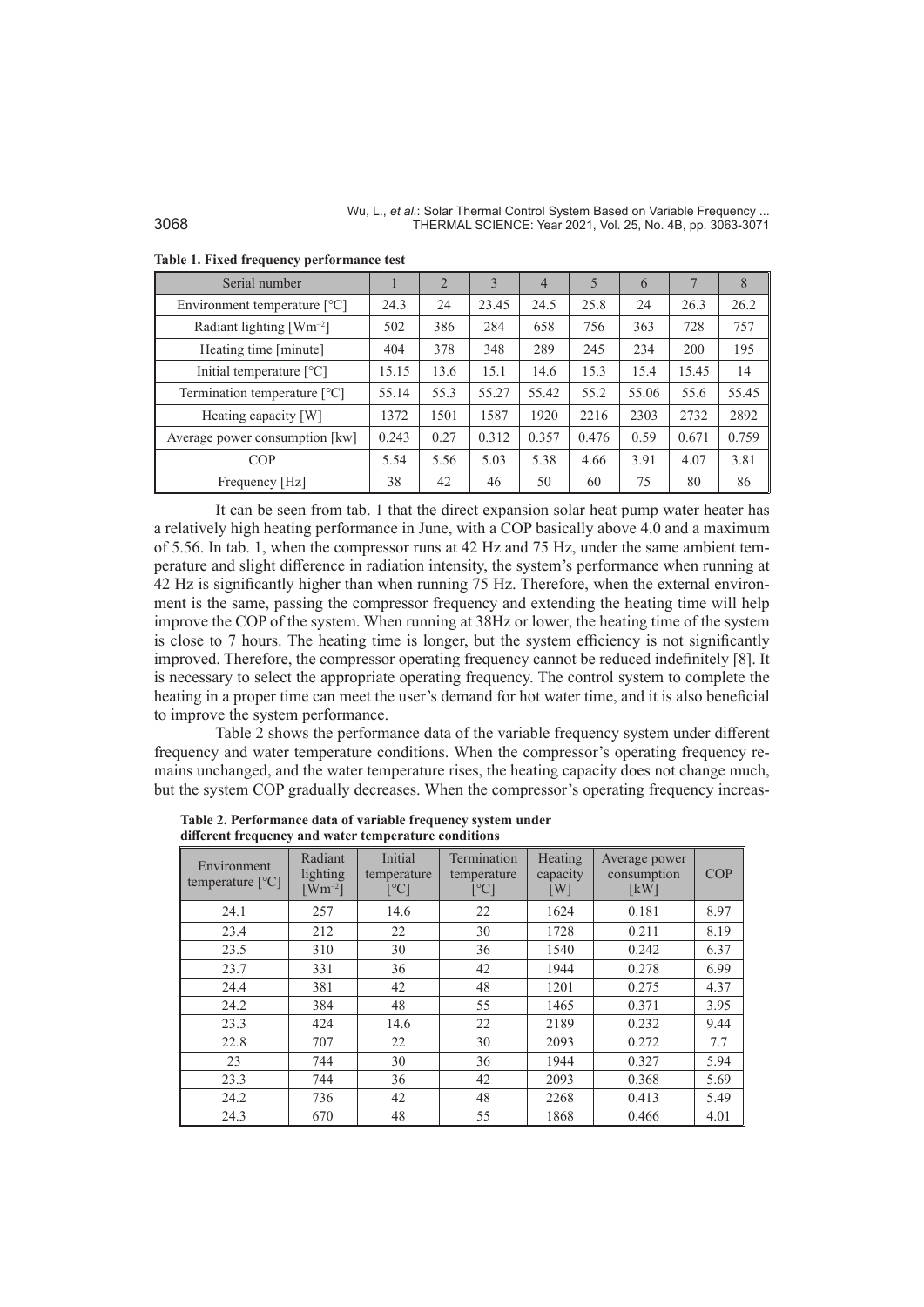es, the water temperature does not change. In the variable interval, the heating capacity gradually increases, and the compressor operating frequency gradually decreases. It can be seen that the system heating capacity and system COP are closely related to the compressor frequency and water tank water temperature and have a significant impact on the performance of the whole machine. Therefore, the compressor operating frequency adjustment is the key to the natural expansion variable frequency solar heat pump hot water system [9].



Under the same environmental conditions, heating time, and heating water volume, the analysis of the influence of frequency changes

**Figure 3. The COP value under three heating methods**

on the system can be divided into three modes: constant speed heating, rising speed heating, and falling speed heating, as shown in fig. 3. Based on the experimental data, the three methods are theoretically calculated through mathematical techniques, and the differences in COP of the three heating methods are compared:

– when the ambient temperature is  $24\pm2^{\circ}\text{C}$ , the radiation intensity is 750 W/m<sup>2</sup>. The water temperature is 45 ℃, the system heating capacity and COP are shown in fig. 4 at different press operating frequencies.



**Figure 4. Variation curve of heating capacity and COP with frequency**

– when the ambient temperature is  $24\pm 2$  °C, the radiation intensity is 750 W/m<sup>2</sup>, and the compressor operating frequency is 60 Hz, the system heating capacity and COP are shown in fig. 5.

The heating power and COP curves with frequency and water temperature in figs. 4 and 5 show that the healing power and COP have a linear relationship with the operating frequency after fitting.

When the temperature irradiation is high, reduce the operating power to achieve the most energy-saving effect. When the temperature irradiation is low, increase the active management to ensure that the unit is in the most effective heat-absorbing state. The system water temperature heating range is set to 15-55 ℃. The heating limit time needs to be determined based on experimental tests of parameters such as ambient temperature and solar irradiation conditions. The empirical test data is summer operating condition data, so the heating time is set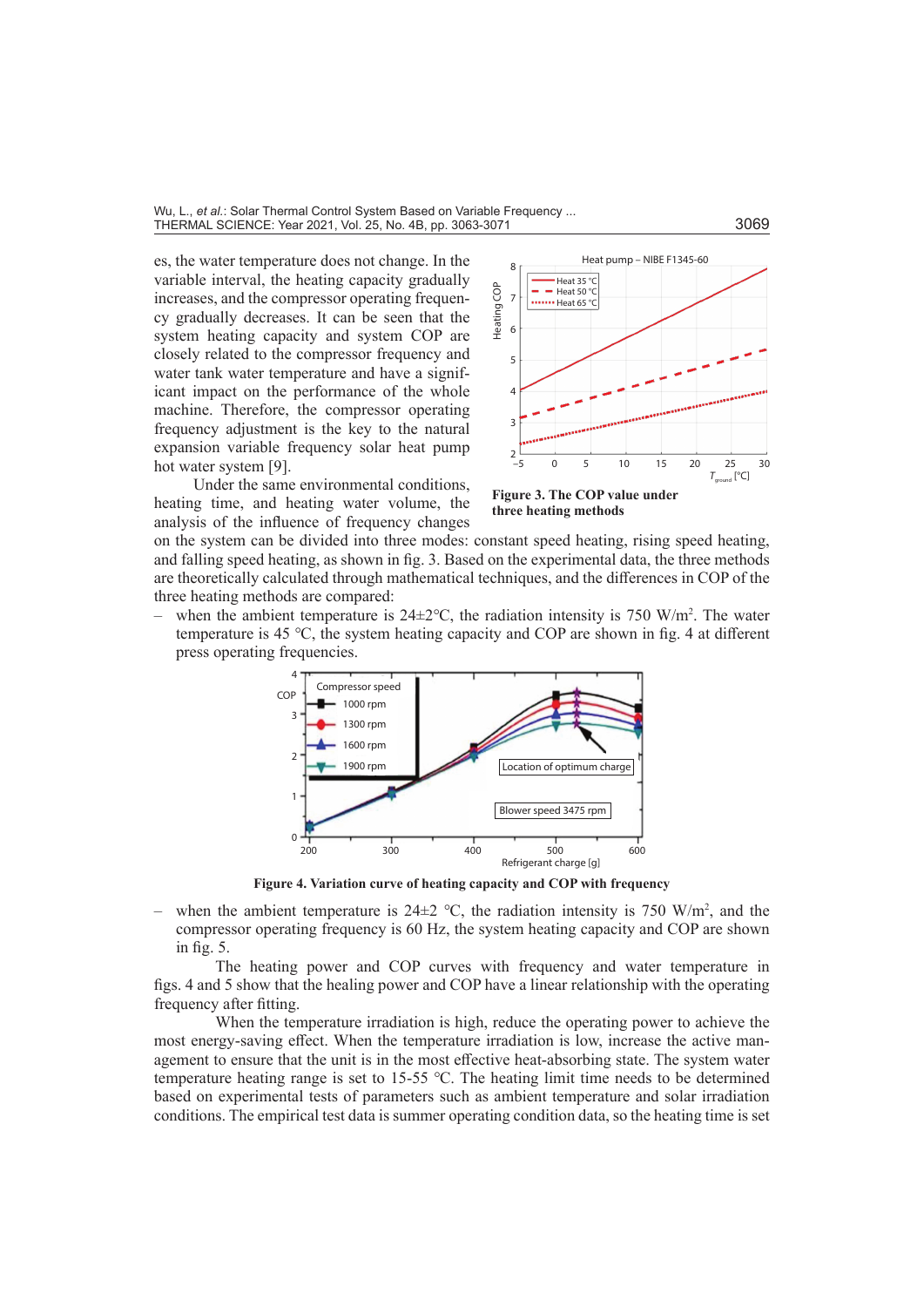

**Figure 5. Heating power and COP change curve with water temperature**

to 270 minutes, and the experimental test data can be imported to obtain the system parameters. When the heating time is different, the system COP changes significantly. The longer the heating time, the higher the COP. Therefore, operating at a lower speed and extending the heating time within the allowable range of the specified time is the key to obtaining a higher COP. Adjust the compressor's operating frequency by controlling the heating time of the system. Adjust the compressor's operating frequency according to the temperature rise rate of different water temperature sections [10]:

- Determine the required heating time according to heating requirements and real-time environmental parameters, and calculate the average heating power required to complete the heating of the solar water heater [11].
- Determine the initial frequency of the compressor according to the formula between the heating capacity and the initial frequency *f*.
- Calculate the actual heating capacity of different water temperature sections in the heating process of the compression mechanism, and compare the actual heating capacity with the expected heating capacity. When the actual heating capacity is more significant than expected, it can be judged that the external environment or the irradiation conditions are better than when heating is started. Therefore, it is beneficial to heat pump heating, reducing the operating frequency of the compressor and extending the healing time. On the other hand, when the actual conditions are less than expected, it can be judged that the external environment or the irradiance is worse than when the heating is started. According to the comparison result, the most effective heating state.
- Adjust the compressor frequency in real-time.

## **Conclusion**

Many factors are influencing the performance of direct expansion variable frequency solar heat pump hot water system. This article only analyzes system operation and heating time and uses a fixed frequency method to obtain the change law of system operating parameters under different compressor operating frequencies. To better adapt to changes in the external environment and meet users' needs for hot water time, controlling the heating time according to the operating frequency of the compressor is proposed. After data simulation and experimental analysis and verification, a method to control the press's operating frequency is obtained. The control system's heating time is maintained through data analysis and experimental validation and the feasibility of adjusting the operating frequency of the press according to the comparison between the expected temperature rise and the actual temperature rise. This method can